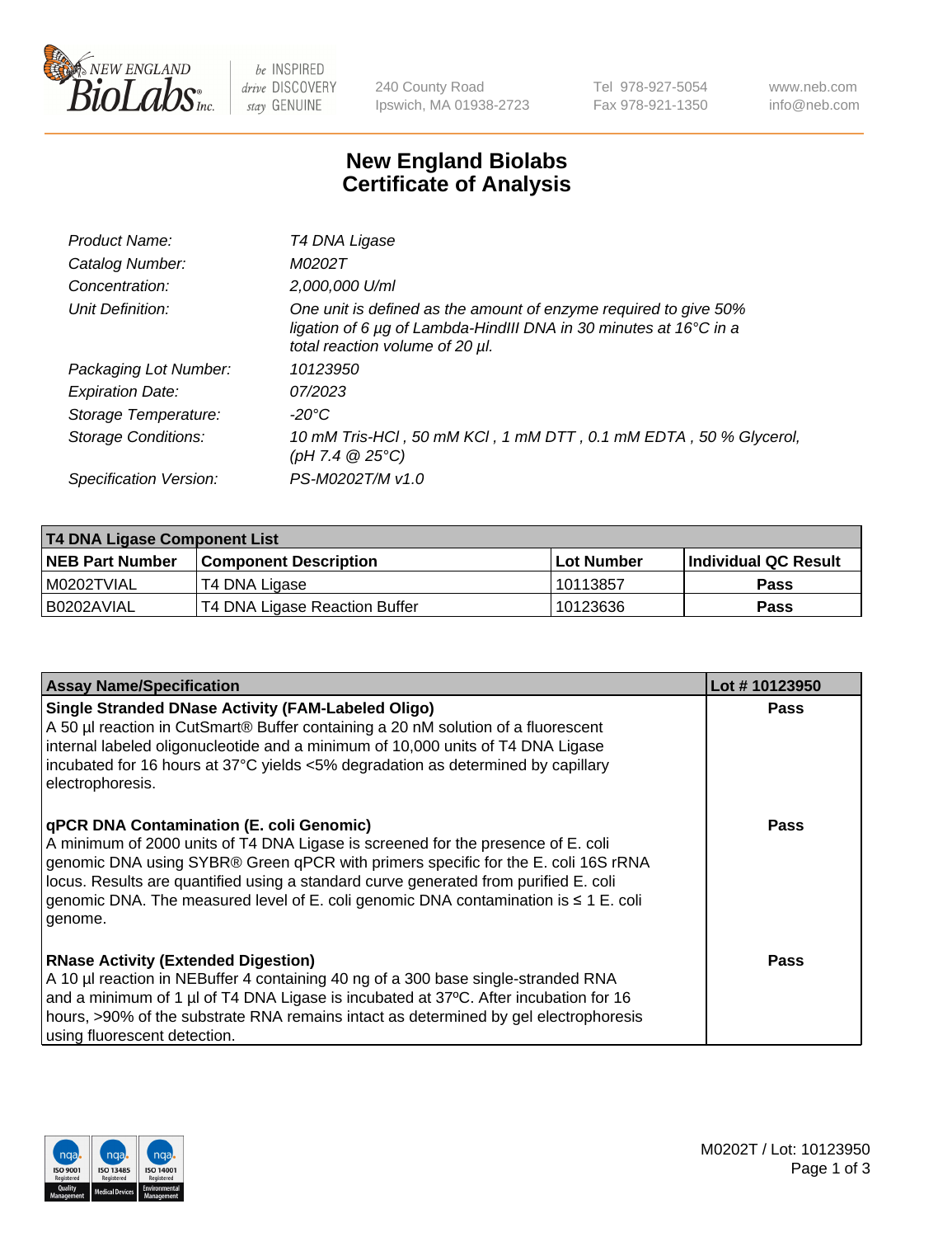

be INSPIRED drive DISCOVERY stay GENUINE

240 County Road Ipswich, MA 01938-2723 Tel 978-927-5054 Fax 978-921-1350

www.neb.com info@neb.com

| <b>Assay Name/Specification</b>                                                                                                                                                                                                                                                                                                                                                                             | Lot #10123950 |
|-------------------------------------------------------------------------------------------------------------------------------------------------------------------------------------------------------------------------------------------------------------------------------------------------------------------------------------------------------------------------------------------------------------|---------------|
| <b>Protein Purity Assay (SDS-PAGE)</b><br>T4 DNA Ligase is ≥ 95% pure as determined by SDS-PAGE analysis using Coomassie Blue<br>detection.                                                                                                                                                                                                                                                                 | <b>Pass</b>   |
| <b>Protein Concentration (A280)</b><br>The concentration of T4 DNA Ligase is 2 mg/ml +/- 10% as determined by UV absorption<br>at 280 nm. Protein concentration is determined by the Pace method using the<br>extinction coefficient of 57,675 and molecular weight of 55,292 daltons for T4 DNA<br>Ligase (Pace, C.N. et al. (1995) Protein Sci., 4, 2411-2423).                                           | <b>Pass</b>   |
| <b>Non-Specific DNase Activity (16 Hour)</b><br>A 50 µl reaction in NEBuffer 1 containing 1 µg of CIP-treated Lambda-HindIII DNA and<br>a minimum of 2000 units of T4 DNA Ligase incubated for 16 hours at 37°C results in a<br>DNA pattern free of detectable nuclease degradation as determined by agarose gel<br>electrophoresis.                                                                        | <b>Pass</b>   |
| Ligation and Recutting (Terminal Integrity, Digested DNA)<br>A 20 µl reaction in 1X T4 DNA Ligase Reaction Buffer containing 2 µg of Lambda<br>DNA-HindIII Digest and a minimum of 4000 units of T4 DNA Ligase incubated for 16<br>hours at 37°C results in >95% ligation of the DNA fragments as determined by agarose<br>gel electrophoresis. Of these ligated fragments, >95% can be recut with HindIII. | Pass          |
| <b>Endonuclease Activity (Nicking)</b><br>A 50 µl reaction in NEBuffer 1 containing 1 µg of supercoiled PhiX174 DNA and a<br>minimum of 2000 units of T4 DNA Ligase incubated for 4 hours at 37°C results in <10%<br>conversion to the nicked form as determined by agarose gel electrophoresis.                                                                                                            | <b>Pass</b>   |
| <b>Exonuclease Activity (Radioactivity Release)</b><br>A 50 µl reaction in NEBuffer 1 containing 1 µg of a mixture of single and<br>double-stranded [3H] E. coli DNA and a minimum of 2000 units of T4 DNA Ligase<br>incubated for 4 hours at 37°C releases <0.1% of the total radioactivity.                                                                                                               | <b>Pass</b>   |
| <b>DNase Activity (Labeled Oligo, 5' extension)</b><br>A 50 µl reaction in CutSmart® Buffer containing a 20 nM solution of a fluorescent<br>labeled double-stranded oligonucleotide containing a 5' extension and a minimum of<br>10,000 units of T4 DNA Ligase incubated for 16 hours at 37°C yields <5% degradation<br>as determined by capillary electrophoresis.                                        | <b>Pass</b>   |
| <b>DNase Activity (Labeled Oligo, 3' extension)</b><br>A 50 µl reaction in CutSmart® Buffer containing a 20 nM solution of a fluorescent<br>labeled double-stranded oligonucleotide containing a 3' extension and a minimum of                                                                                                                                                                              | <b>Pass</b>   |